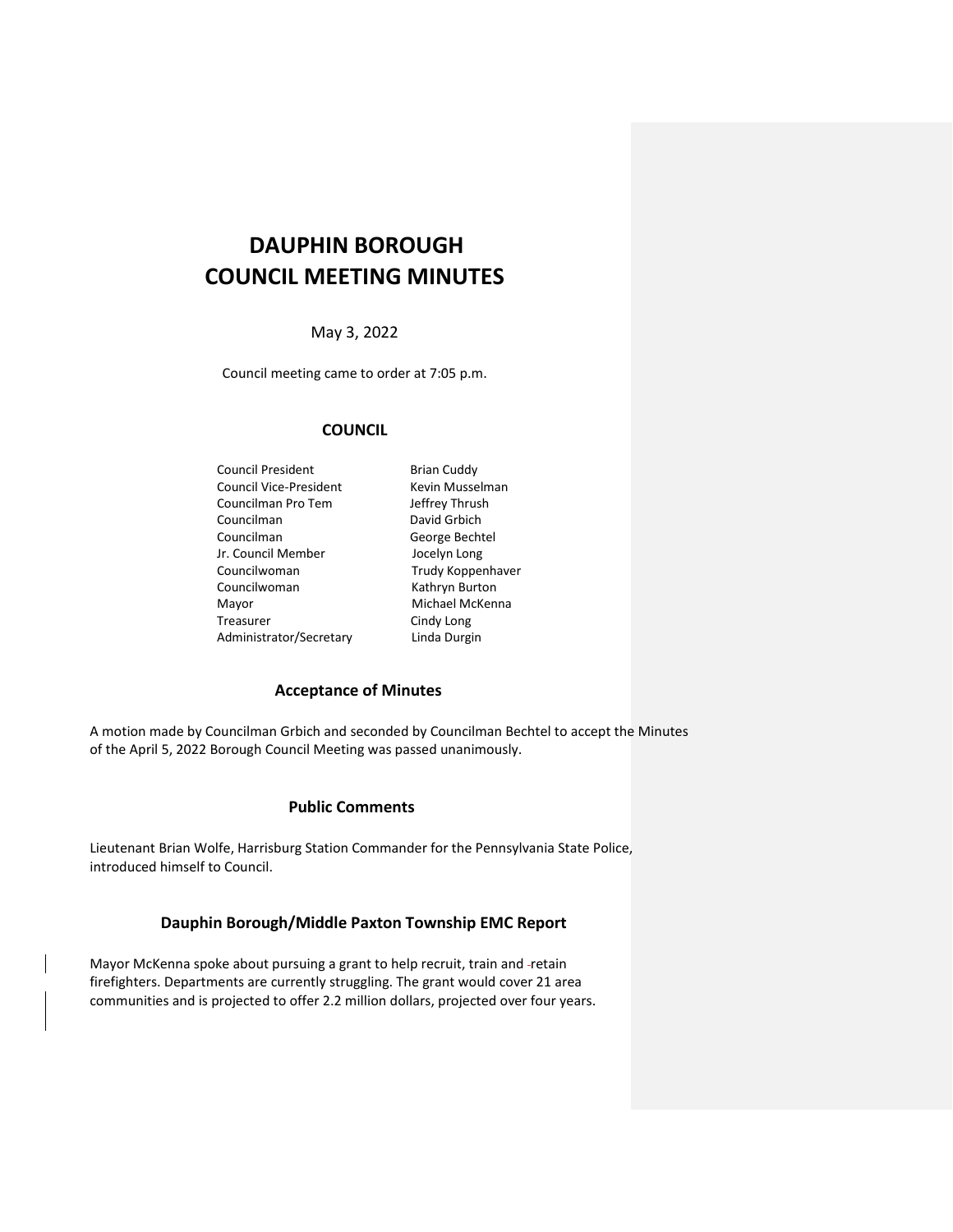## **Joint Fire Commission Report**

- Vice President Musselman told Council that the Dauphin-Middle Paxton Fire Company Oversight Committee met on April 19, 2022. Grant funds in the amount of \$15,000 were received which will be used to acquire and outfit Engine 38, Tanker 38 and Attack 38 vehicles with new laptop PC's. An additional \$3,000 will be paid from the Firefighters' Relief Association account.

- Bingo net profit totaled \$2,437.06 and the Easter Flower sale net profit was \$992.00. A chicken barbecue is scheduled for June  $11<sup>th</sup>$  in conjunction with the community-wide yard sale.

- The fire company is considering whether to sponsor a group outing to Hershey Park for up to fifty people in lieu of its annual banquet.

## **Parks and Recreation Report**

- Councilman Pro Tem Thrush informed Council that Farm Show Milkshakes were available that evening.

# **Engineer's Report**

- Engineer Keith Heigel stated that the revised Hillside Subdivision Plan was resubmitted for signatures to Middle Paxton Township with the final revisions. The revised plan will be delivered to the Borough and compliance should be confirmed before signatures are applied.

- The asphalt trail along Route 22/322 had indentations from the metal electric pole. PPL indicated a permanent repair is scheduled for mid-May.

- Demolition began on the Old School House to meet the completion date of May 22.

Contractor was told that a payment request will not be approved until next month. - There are five property owners who are not responding to Rental Inspection

requests. Solicitor Statler asked if the properties are currently occupied.

- A motion to accept the Engineer's Report was made by Councilman Pro Tem Thrush, seconded by Vice President Musselman and passed unanimously.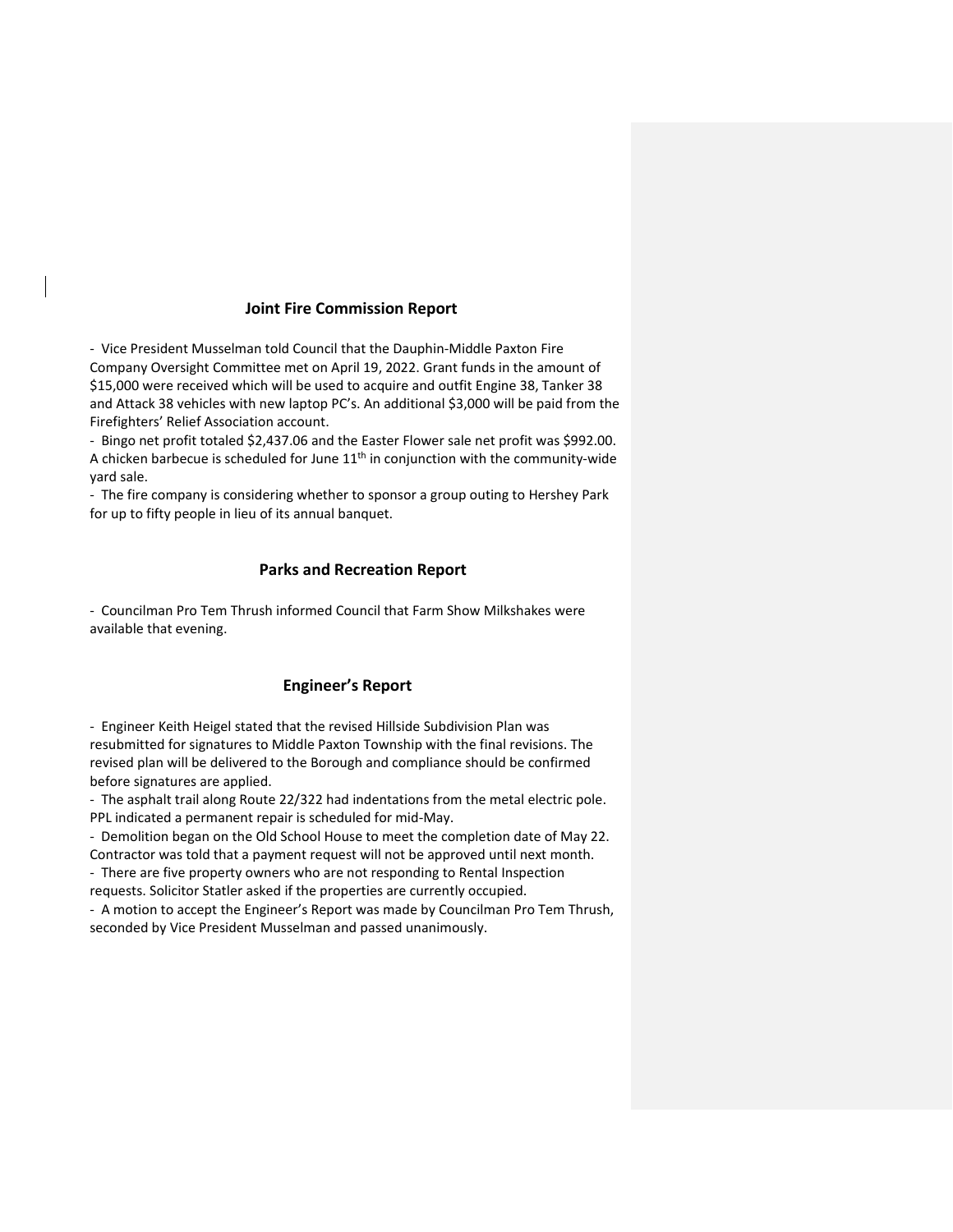## **Mayor's Report**

- Mayor McKenna said a two year old girl in pajamas was found wandering around on Allegheny Street. A resident stopped his vehicle and flagged down the Mayor who eventually located the little girl's home where her mother was asleep and was unaware the child had left the home. - There were several resident complaints about juveniles striking the pavilion pillars with a baseball bat. Also found were a broken picnic table and a smashed trash can. The Mayor closed down the park, reviewed security videos and spoke to the parents.

- There is a tentative annual School Senior Parade scheduled.

#### **Solicitor's Report**

- Solicitor Statler informed Council that all of the requested Statements of Financial Interests have been submitted.

## **Treasurer's Report**

- A motion to accept the April 5, 2022 Treasurer's Report was made by Councilman Bechtel, seconded by Councilman Grbich and passed unanimously.

#### **Unfinished Business**

- There were several people spotted removing bricks in shopping bags from the Old School House demolition site.

- The Old School House foundation block and the keystone were saved.

- The Borough's insurance company rendered a \$60,000 check to the Borough for the loss of the Old School Building. Johnson-Duffie attorneys have been in discussions with the insurance company who has ultimately decided to keep the claim open for further development. The borough can come back later with a builder contract and the insurance company will cover the costs up to the original policy limit.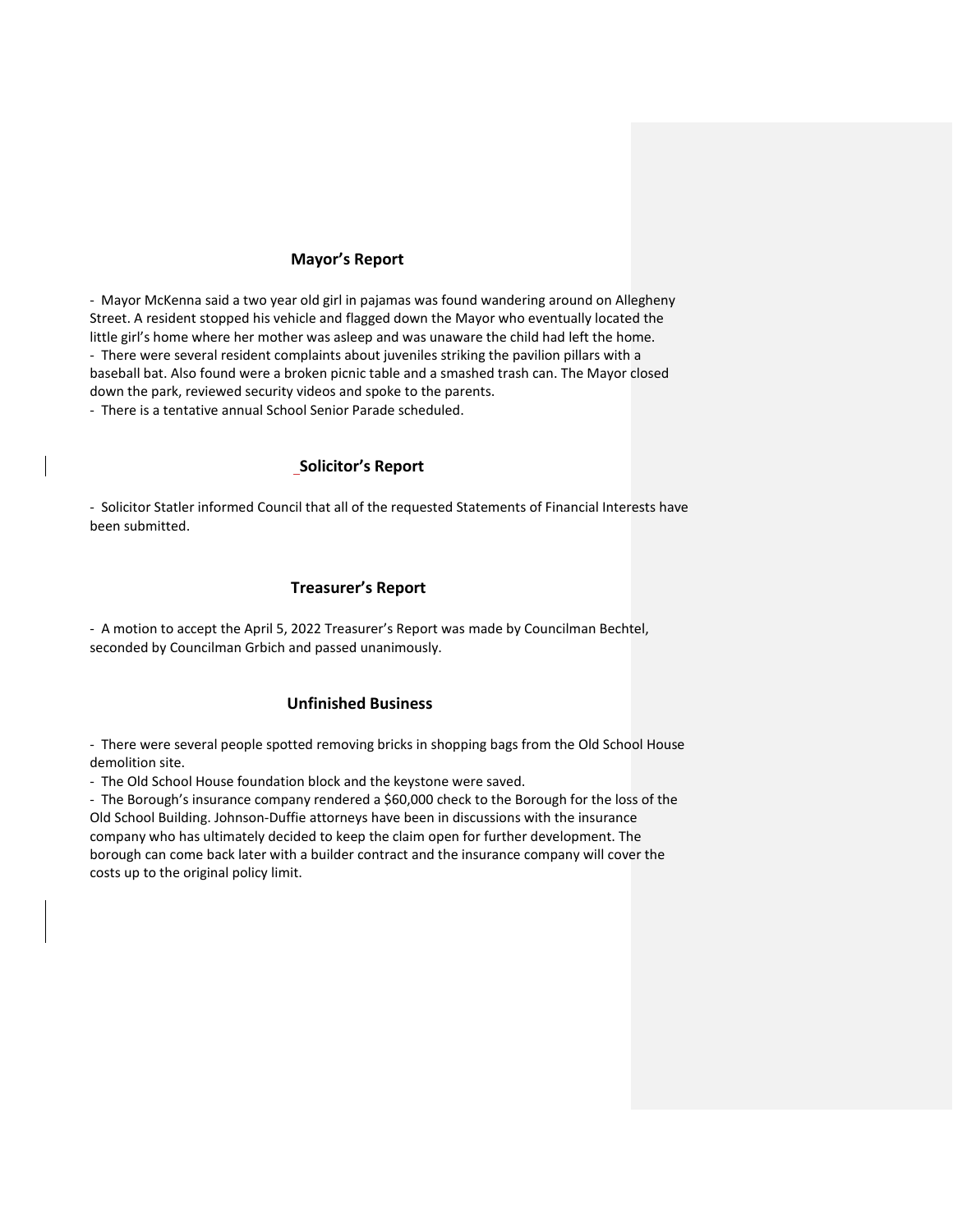## **New Business**

- President Cuddy and attorney Mike Cassidy met with LDI and their attorneys to discuss the Stoney Creek project. There would be 9 apartment buildings with 24 units per building along with 7 single family homes. The selected builder is Vanguard. There was a discussion on anticipated tapon and sewer fees. Solicitor Statler said the next benchmark step is to have concrete funding. Engineer Heigel suggested the escrow fund be replenished.

- Councilman Bechtel was approached by residents regarding instituting a recycling service for the Borough.

- Councilman Bechtel wants a discussion on installing temporary speed humps in front of the parks on Claster Boulevard and Allegheny Street.

#### **Correspondence**

**None and Service State Service State Service State Service State State Service State State State State State S** 

## **Committee Reports**

## **Administration – Cuddy, Bechtel, Grbich**

- President Cuddy provided updates for LDI and the Old School House. The Old School House demolition has been completed. President Cuddy recommended the Borough start fresh with LDI. - President Cuddy asked the Public Works Committee to review the contracts from Tapper & Sons and Eshenaurs and give recommendations at next month's Council Meeting.

#### **Public Works – Musselman, Thrush**

- Troy Toland, Sewer Plant Operator, emailed Council regarding renewing a Pump Station Service Agreement with Envirep. The cost has risen from \$2850 to \$3300.

- There was a discussion on getting electric to the park's band shell before the carnival. **Formatted:** Double underline

#### **Community Affairs – Koppenhaver, Burton**

- Councilwoman Burton stated that the fence is still down and there are embankment issues on Hillside Drive. None

#### **Junior Council Person – Jocelyn Long**

- Junior Council Person Long informed Council that we currently have 80 pounds of plastic for the Trex bench program, which ends on June 8, 2022.